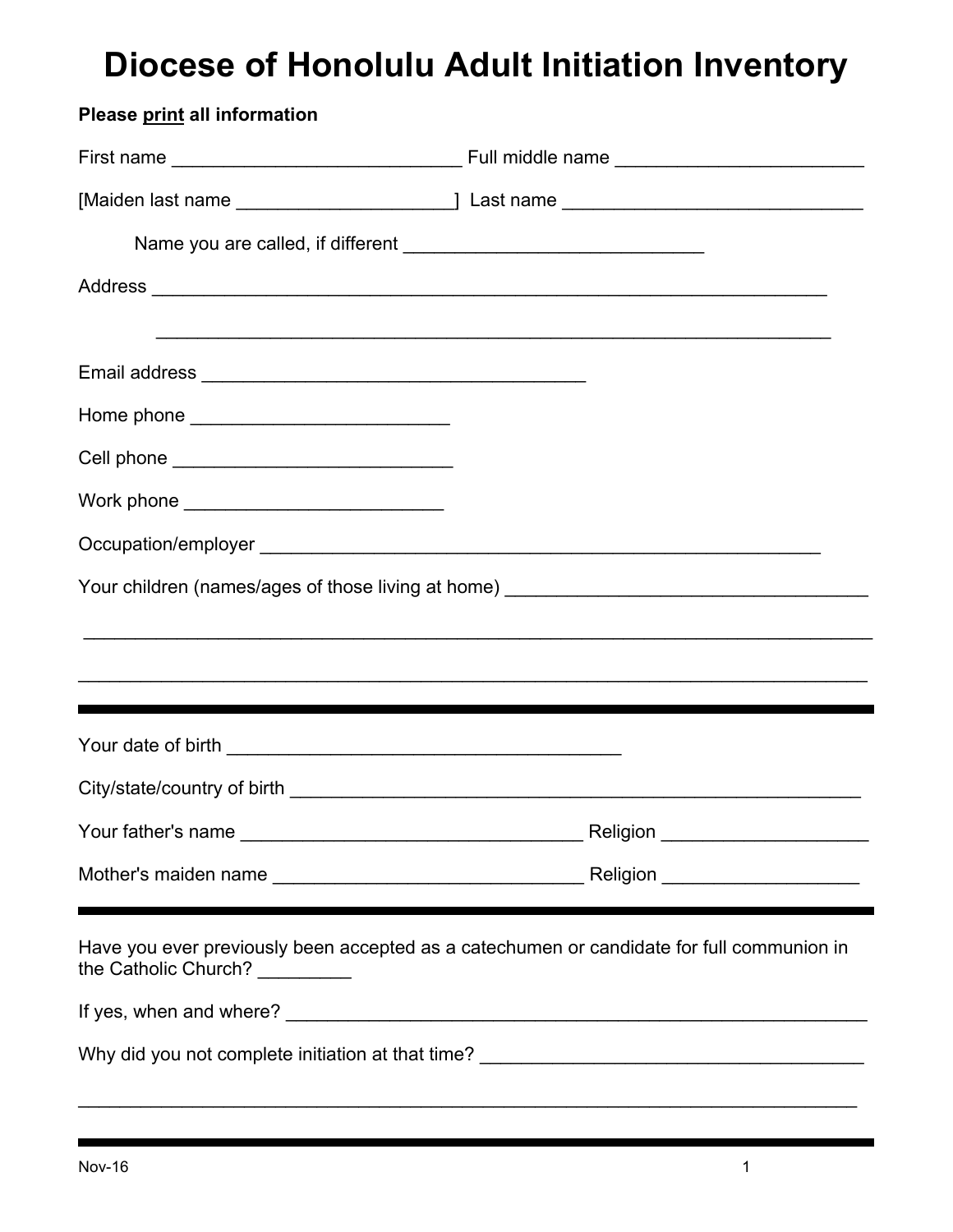| Are you baptized? _____________ If yes                                                                       |         |         |
|--------------------------------------------------------------------------------------------------------------|---------|---------|
|                                                                                                              |         |         |
|                                                                                                              |         |         |
| Date of baptism ________________________________Officiant _______________________                            |         |         |
| If you were baptized Catholic<br>Have you received first Holy Communion? ___________ First penance? ________ |         |         |
|                                                                                                              |         |         |
| Are you married?                                                                                             |         |         |
| If you are married                                                                                           |         |         |
|                                                                                                              |         |         |
| Date of marriage ___________________Officiant __________________________________                             |         |         |
|                                                                                                              |         |         |
|                                                                                                              |         |         |
| Prior to this marriage, have you ever been married to another person?                                        |         |         |
| Prior to this marriage, has your spouse ever been married to another person?                                 |         |         |
| If you are not married<br>Have you ever been married before either in a church or civilly?                   | $\star$ |         |
| Are you engaged?_________ If yes                                                                             |         |         |
|                                                                                                              |         |         |
| Has your fiancé(e) ever been married before either in a church or civilly? ____________                      |         | $\star$ |
| * If yes, fill out Prior Marriage Supplemental Form for each prior marriage.                                 |         |         |
|                                                                                                              |         |         |
|                                                                                                              |         |         |
| Parent/guardian signature<br><u> 1980 - John Stein, Amerikaansk kanton (</u>                                 | Date    |         |

*(If under 18 years of age)*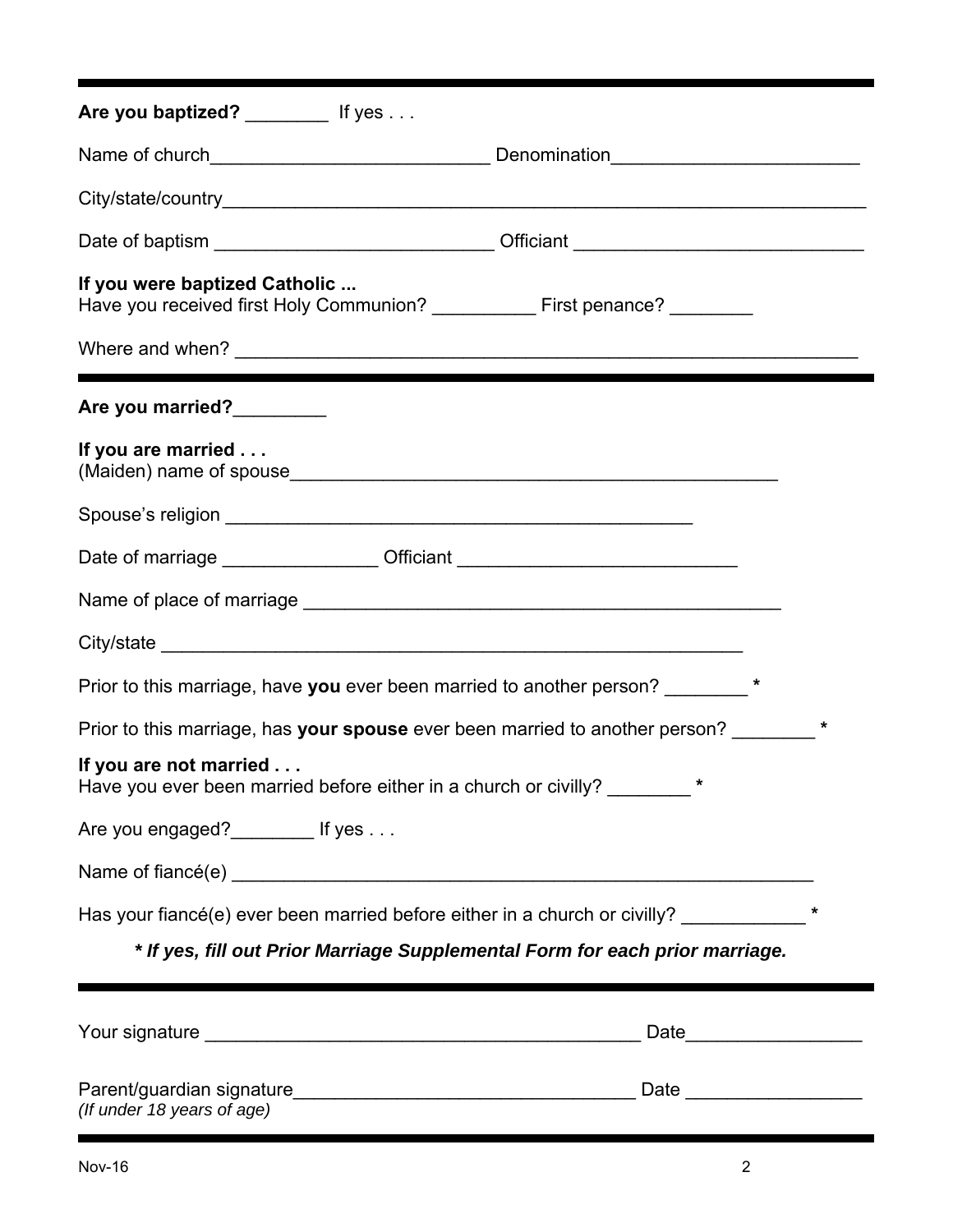| (To be chosen later)                                                                                                                                                                                                                 |  |
|--------------------------------------------------------------------------------------------------------------------------------------------------------------------------------------------------------------------------------------|--|
|                                                                                                                                                                                                                                      |  |
|                                                                                                                                                                                                                                      |  |
|                                                                                                                                                                                                                                      |  |
| Cell phone ___________________________                                                                                                                                                                                               |  |
| Work phone _______________________________                                                                                                                                                                                           |  |
|                                                                                                                                                                                                                                      |  |
|                                                                                                                                                                                                                                      |  |
|                                                                                                                                                                                                                                      |  |
|                                                                                                                                                                                                                                      |  |
| Home phone                                                                                                                                                                                                                           |  |
| Cell phone ______________________________                                                                                                                                                                                            |  |
|                                                                                                                                                                                                                                      |  |
| Email address <b>contract to the contract of the contract of the contract of the contract of the contract of the contract of the contract of the contract of the contract of the contract of the contract of the contract of the</b> |  |
|                                                                                                                                                                                                                                      |  |
| Parish city/state ______________________________                                                                                                                                                                                     |  |

| Note: Godparents (sponsors) must be practicing, confirmed Catholics, and if married, |  |
|--------------------------------------------------------------------------------------|--|
| married in the Catholic Church.                                                      |  |